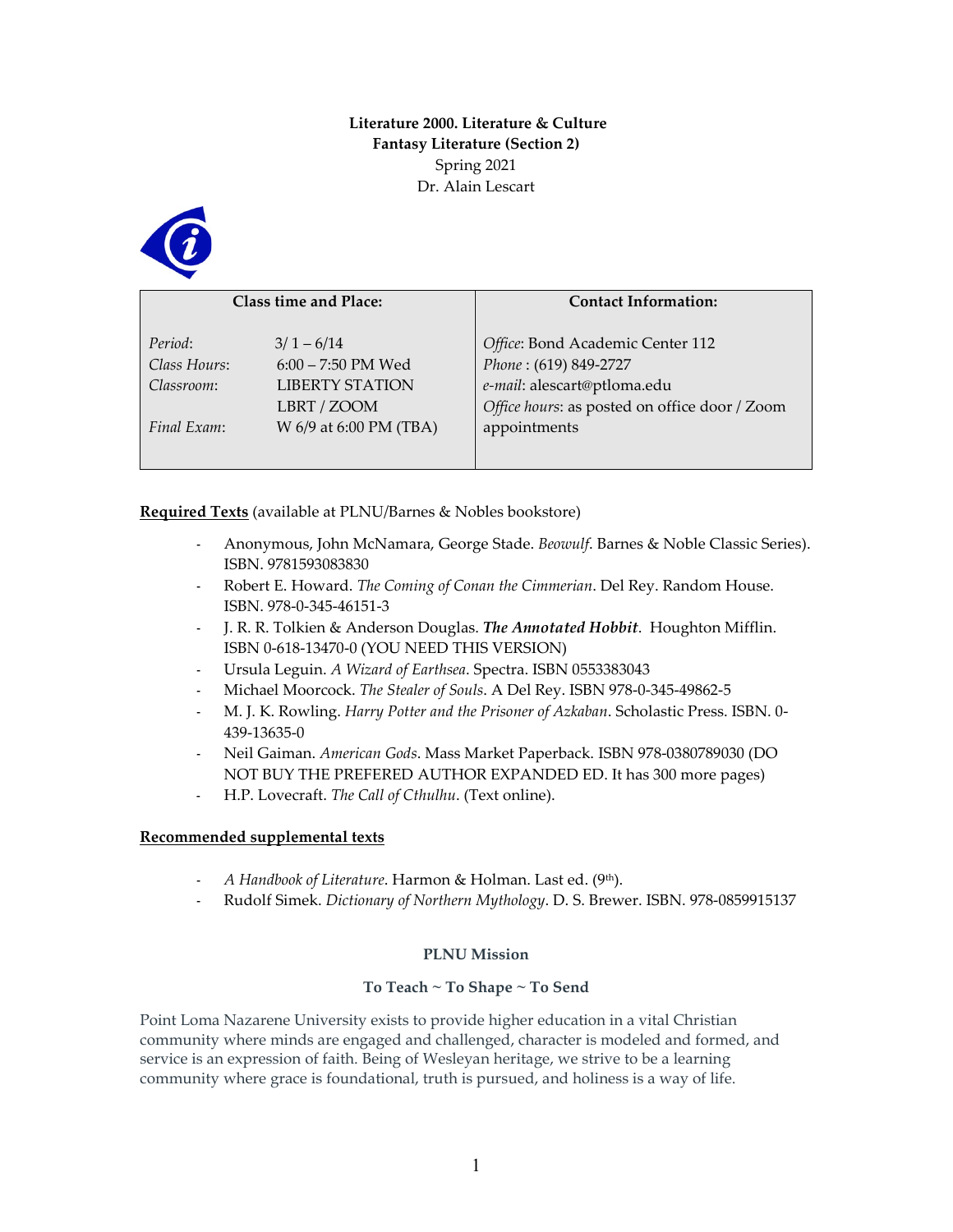## **Foundational Explorations Mission**

PLNU provides a foundational course of study in the liberal arts informed by the life, death, and resurrection of Jesus Christ. In keeping with the Wesleyan tradition, the curriculum equips students with a broad range of knowledge and skills within and across disciplines to enrich major study, lifelong learning, and vocational service as Christ-like participants in the world's diverse societies and culture.

# **Course Goals and Objectives**

This course is one of the components of the General Education Program at Point Loma Nazarene University, under the category of "Seeking Cultural perspectives." By including this course in a common education experience for undergraduates, the faculty supports the survey of human endeavors from a historical, cultural, linguistic, and philosophical perspective, including developing critical appreciation of human expression – both artistic and literary.

In this survey of major literary texts of Fantasy Literature students will recognize characteristic feature of the texts and their genres, gain a sense of their historical, cultural, and literary contexts, and develop their own skills on critical reading, thinking, writing and speaking.

By the end of the semester, a student should be able to do the following:

- 1. Understand and appreciate diverse forms of artistic expression
- 2. Closely read and critically analyze texts in their original languages and/or translation.
- 3. Recall identify and use fundamental concepts of literary study to read and discuss texts a. Standard literary terminology
	- b. Modes/genres of literature
	- c. Elements of literary genres
	- d. Literary periods (dates, writers, characteristics, and important developments)
	- e. Extra-literary research
- 4. Analyze the social, cultural, ethnic, gendered and/or historical contexts of the works and their authors, and connect the texts with their own lives.

# **COURSE CREDIT HOUR INFORMATION**

In the interest of providing sufficient time to accomplish the stated Course Learning Outcomes, this class meets the PLNU credit hour policy for a 1 unit class delivered over 14 weeks. Specific details about how the class meets the credit hour requirement can be provided upon request. (Based on 37.5 hours of student engagement per credit hour.)

# **Course Activities and Resources**

We will use an instructional ensemble whose core program is designed to prepare students to be exposed to either full or part of literary pieces.

Homework is assigned on a daily basis **and should be turned in as listed in the daily schedule**.

# **Requirements**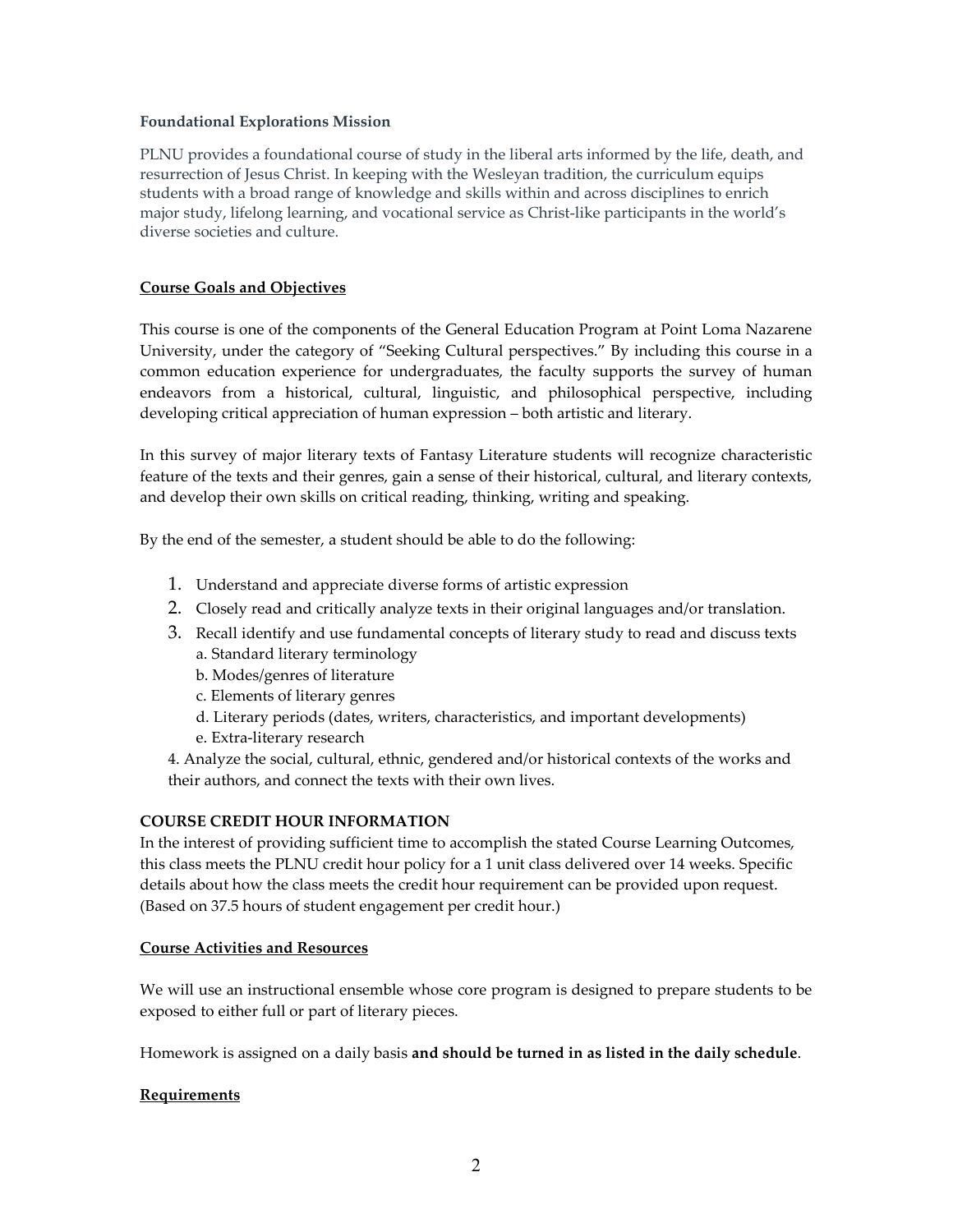- **1.** Attendance. Your physical presence in class is very important to get the full immersion experience. If you are not present in class, you cannot perform oral exercises and you will lose participation points. Students, whether present or absent, are responsible for the material listed in the class, syllabus as well as for any extra material presented in class. If a student misses a class, s/he should procure notes from another student and study the material in the book.
- **2.** Participation in classroom assignments. It is not enough to come to class. You need to engage actively in the oral and written exercises presented in class. Class participation is measured by one's willingness to talk in class and to communicate as fully as possible. It is also measured by one's willingness to attend class regularly and to complete assignments. Participation consists of attendance, group and partnered discussions, answer and intervention around class questions, brief writing assignments in and out of class, pop quizzes on the day's reading or previous readings or discussions.
- **3.** Completion of daily assignments. Before you come to class, finish readings and preparations for the day and hand it in. **Late work will not be accepted for credit**, though it will be corrected. Work is considered late if it is handed in *after* it has been handed back or discussed in class. Homework is to be turned in at the beginning of the class. No reminders will be provided since it is assumed that students are adults capable of reading the syllabus. **Write one original reflective dialogue papers of 5-8 pages** on assigned topics (mid-term paper). These papers need to follow the MLA style to acknowledge the sue of others' words and ideas. Put your name on the paper and assignments (specifically if you send it online) or you will not get the credit.
- **4.** Preparation for the final exam. Get ready well in advance for the exams. THERE ARE NO MAKE-UPS! A missed exam counts as a zero. If the student has an official excuse (doctor's note or family tragedy) for an absence, the zero is deleted. Such excuses need to be given to the professor within a few days of the absence. If an absence is prolonged (more than three classes), the student must contact the professor immediately. Do not buy your plane ticket before the class exam or before the last day of exam week (after the last exam). Day of exam cannot be changed. If you cannot make it for the exam day you will have a zero on the exam.

## **Grading of the class**

Class Discussion Participation 10%

(BEWARE: You need to actively participate, vocally, for each class and be able to answer questions and discuss topics in class. If you never open your mouth in class or miss classes you will have a zero for this part)

Critical date: If you are not in class Wednesday April 20, you will loose 2% grade participation (that's like you are missing 2 classes as we have 2 hours) and get a zero on that day assignment.

Daily assignments 40% Midterm exam is a home take essay 25%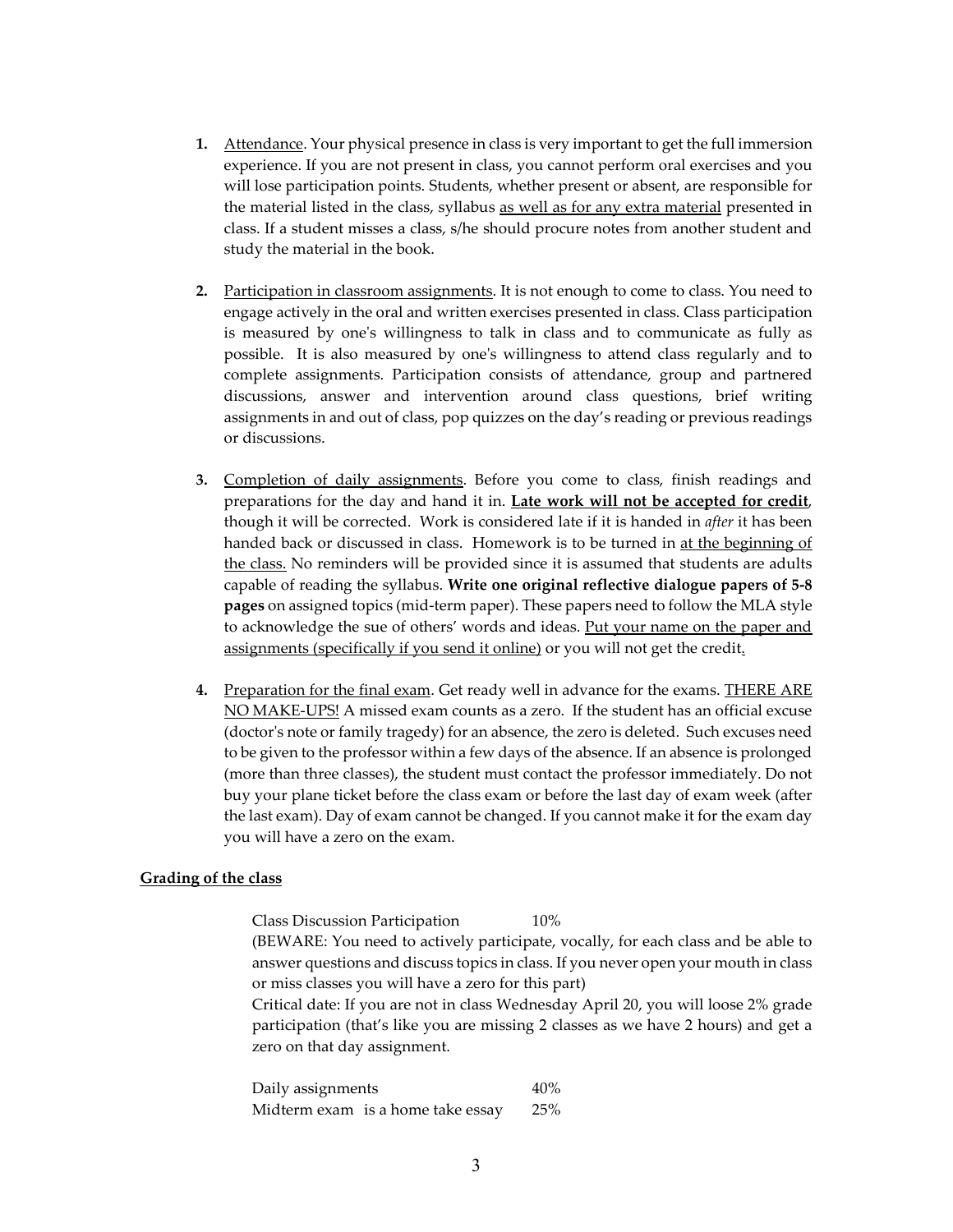| Final exam | $(2 \; \text{essays})$ | <b>25%</b> |
|------------|------------------------|------------|
|------------|------------------------|------------|

| 94-100: A       | $90-94: A-$        | $85-90: B+$ | $80-85: B$ | 75-80: B- |
|-----------------|--------------------|-------------|------------|-----------|
| $70 - 75:$<br>∸ | -70: C<br>$65 - 7$ | $60-65:$ C  | $55-60: D$ | 0-54: F   |

## **UNIVERSITY WRITTEN STATEMENTS**

**ACADEMIC ACCOMMODATIONS:** While all students are expected to meet the minimum academic standards for completion of this course as established by the instructor, students with disabilities may require academic accommodations. At Point Loma Nazarene University, students requesting academic accommodations must file documentation with the Disability Resource Center (DRC), located in the Bond Academic Center. Once the student files documentation, the Disability Resource Center will contact the student's instructors and provide written recommendations for reasonable and appropriate accommodations to meet the individual learning needs of the student. This policy assists the University in its commitment to full compliance with Section 504 of the Rehabilitation Act of 1973, the Americans with Disabilities (ADA) Act of 1990, and ADA Amendments Act of 2008, all of which prohibit discrimination against students with disabilities and guarantee all qualified students equal access to and benefits of PLNU programs and activities.

**FERPA:** In compliance with federal law, neither PLNU student ID nor social security number should be used in publically posted grades or returned sets of assignments without student written permission. This class will meet the federal requirements by distributing all grades and papers individually or by posting them in your online box on eclass. Also in compliance with FERPA, you will be the only person given information about your progress in this class unless you have designated others to receive it in the "Information Release" section of the student portal. See Policy [Statements](http://www.pointloma.edu/experience/academics/catalogs/undergraduate-catalog/policy-statements) in the undergrad student catalog.

#### **UNIVERSITY REQUIREMENTS & POLICIES**

[\(http://www.pointloma.edu/experience/academics/catalogs/undergraduate-catalog/point-loma](http://www.pointloma.edu/experience/academics/catalogs/undergraduate-catalog/point-loma-education/academic-policies)[education/academic-policies\)](http://www.pointloma.edu/experience/academics/catalogs/undergraduate-catalog/point-loma-education/academic-policies)

**ACADEMIC HONESTY:** Please be honest in all your work. Academic dishonesty is a serious offense. Plagiarism will earn you an "F" for the written work in question, and may be grounds for failure in the course.

**Plagiarism:** The Department of Literature, Journalism, and Modern Languages fully supports the University policy on Academic Honesty with a statement of its own:

*The LJML Department deems intellectual and academic integrity critical to academic success and personal development; therefore, any unethical practice will be detrimental to the student's academic record and moral character. Students who present the work of others as if it were their own commit plagiarism. Presenting another's work as one's own includes, but is not limited to, borrowing another student's work, buying a paper, and using the thoughts or ideas of others as one's own (using information in a paper without citation). Plagiarized work will result in a failing grade for the assignment and possibly for the course. In either event, a written report will be filed with the department chair and the area dean. The dean will review the report and submit it to the Provost and the Vice President for Student Development. It will then be placed in the student's academic file.*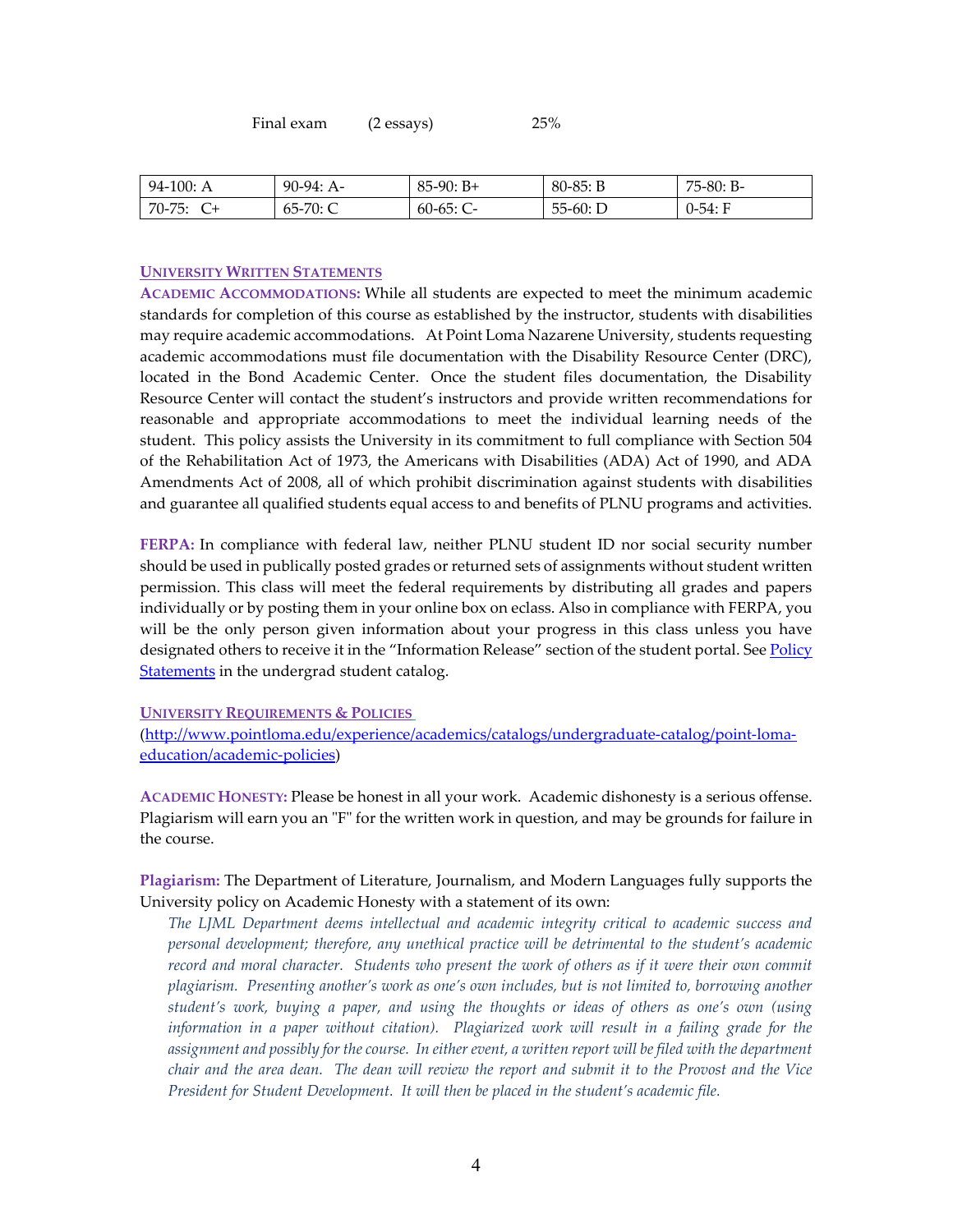**ATTENDANCE:** Please read the Class Attendance section of your *PLNU Catalog,* carefully (see link above). If students miss more than 10% of class meetings (approx. 2 for a Wed long course), faculty members may file a written report which may result in de-enrollment from the course. If you miss more than 20% of class meetings (approx. 4 for a W course), you may be de-enrolled without notice. De-enrollment may have serious consequences on residence, athletic, and scholarship requirements; it may also necessitate a reduction or loss in your financial aid.

**PUBLIC DISCOURSE:** Much of the work we will do in this class is cooperative, by nature of the class discussions and general feedback given to written work and/projects; thus you should think of all your writing and speaking for and in class as public, not private, discourse. By continuing in this class, you acknowledge that your work will be viewed by others in the class. Thinking of our class work as public and shared also gives us the chance to treat one another with gentleness and compassion.

**MAINTAINING YOUR OWN CLASS SCHEDULE THROUGH ONLINE REGISTRATION:** You will be responsible for maintaining your own class schedule. Should you need to drop this or any course, please remember to drop the course before the November 4 deadline for 15-week classes and September 23 for Quad 1 classes. If you need to drop a class, be sure to fill out and submit the official forms; simply ceasing to attend may result in a grade of F on your transcript.

**FINAL EXAMINATIONS:** Final Examinations are the culminating learning event in a course, and they are scheduled to take into account all the different courses and departments across the university. The exam schedule varies from year to year. The final examination schedule is posted on the Class [Schedules](http://www.pointloma.edu/experience/academics/class-schedules) site. You are expected to arrange your personal affairs to fit the examination schedule. In the rare case that you may be scheduled for more than three (3) final examinations on the same day, you may work out an alternate time for one of your exams with your professors. This is the only university-sanctioned reason for taking a final exam at a time other than the officially scheduled time for the exam. Please confirm your final examination schedule the first week of classes, and schedule those exam times into your daily planners and calendars now. If you find that your final exam schedule is the one described above, please meet with your professors as soon as possible so that they may help you to make alternative arrangements for taking your exams. Department chairs/school deans and college deans need not be involved in the process of making this accommodation.

## **OTHER STATEMENTS**

**INCLUSIVE LANGUAGE:** Because the Literature, Journalism, and Modern Language department recognizes the power of language, in its essence and in the ways it may be used either for good or for ill, we ask that all public language used in this course, including written and spoken discourse, be inclusive. This standard is also outlined by all major academic style guides, including MLA, APA, and Chicago, and is the norm in university-level work

• Information from the *MLA Handbook*: "Because good scholarship requires objectivity, careful writers of research papers avoid language that implies unsubstantiated or irrelevant generalizations about such personal qualities as age, economic class, ethnicity, sexual orientation, political or religious beliefs, race, or sex." (MLA Handbook, Sections 1.10 and A.3 in the 7<sup>th</sup> ed.)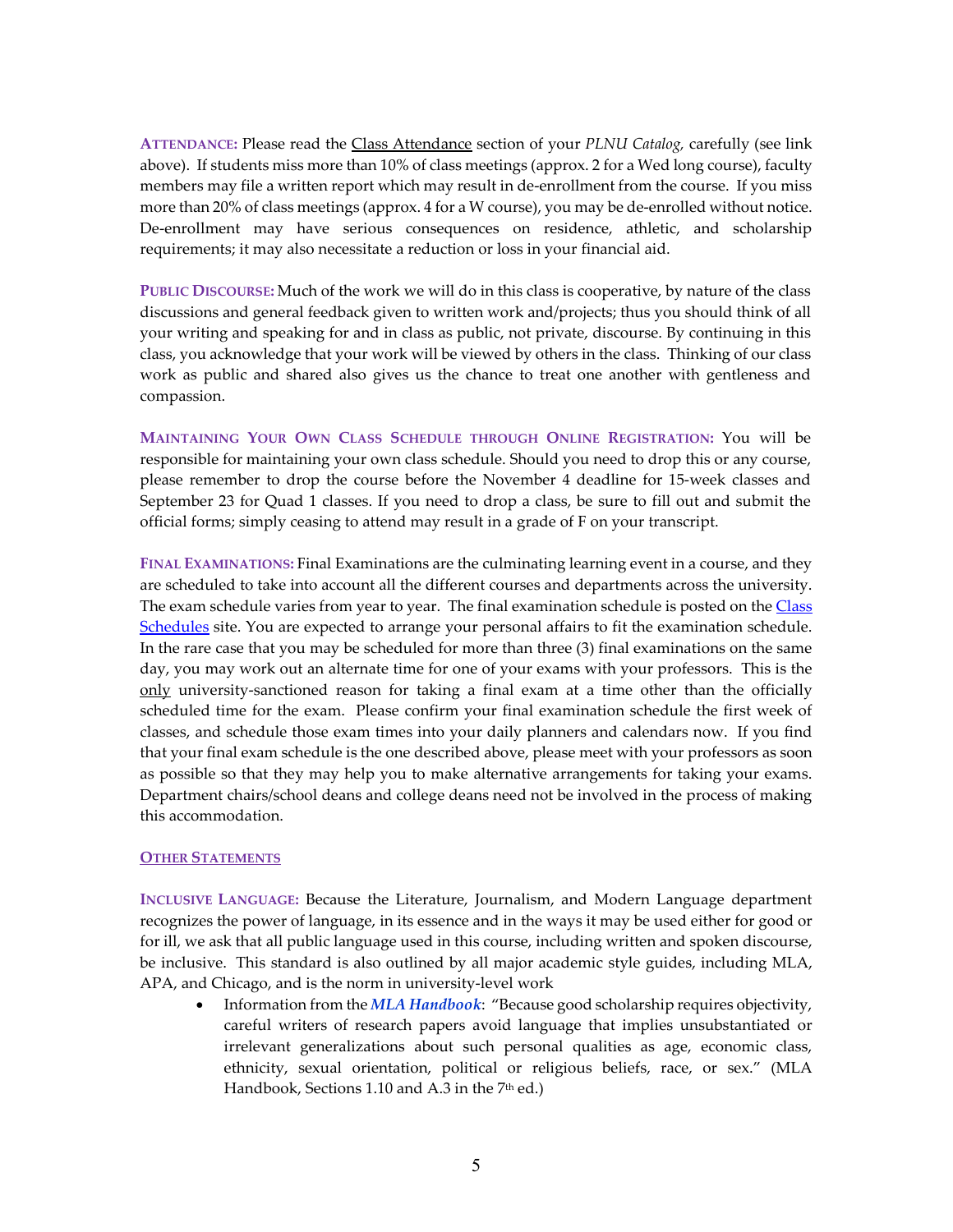- Information from the *Chicago Manual of Style*: "Biased Language—language that is either sexist or suggestive of other conscious or subconscious prejudices that are not central to the meaning of the work—distracts and may even offend readers, and in their eyes makes the works less credible." (Chicago Manual of Style, Section 5.203, p. 233 of the  $15<sup>th</sup>$  ed.)
- *APA Manual*[: http://www.apastyle.org/](http://www.apastyle.org/)
- *Inclusive Language Handbook: A Practical Guide to Using Inclusive Language* by Don Thorsen & Vickie Becker, Wesleyan/Holiness Women Clergy: [http://www.whwomenclergy.org/booklets/inclusive\\_language.php](http://www.whwomenclergy.org/booklets/inclusive_language.php)

# **PLNU ATTENDANCE AND PARTICIPATION POLICY**

**REGULAR AND PUNCTUAL ATTENDANCE AT ALL SYNCHRONOUS CLASS SESSIONS IS CONSIDERED ESSENTIAL TO OPTIMUM ACADEMIC ACHIEVEMENT. IF THE STUDENT IS ABSENT FOR MORE THAN 10 PERCENT OF CLASS SESSIONS (VIRTUAL OR FACE-TO-FACE), THE FACULTY MEMBER WILL ISSUE A WRITTEN WARNING OF DE-ENROLLMENT. IF THE ABSENCES EXCEED 20 PERCENT, THE STUDENT MAY BE DE-ENROLLED WITHOUT NOTICE UNTIL THE UNIVERSITY DROP DATE OR, AFTER THAT DATE, RECEIVE THE APPROPRIATE GRADE FOR THEIR WORK AND PARTICIPATION. IN SOME COURSES, A PORTION OF THE CREDIT HOUR CONTENT WILL BE DELIVERED ASYNCHRONOUSLY AND ATTENDANCE WILL BE DETERMINED BY SUBMITTING THE ASSIGNMENTS BY THE POSTED DUE DATES. SEE [ACADEMIC](http://catalog.pointloma.edu/content.php?catoid=18&navoid=1278)  [POLICIESLINKS TO AN EXTERNAL SITE.](http://catalog.pointloma.edu/content.php?catoid=18&navoid=1278) IN THE UNDERGRADUATE ACADEMIC CATALOG. IF ABSENCES EXCEED THESE LIMITS BUT ARE DUE TO UNIVERSITY EXCUSED HEALTH ISSUES, AN EXCEPTION WILL BE GRANTED.**

**ASYNCHRONOUS ATTENDANCE/PARTICIPATION DEFINITION**

**A DAY OF ATTENDANCE IN ASYNCHRONOUS CONTENT IS DETERMINED AS CONTRIBUTING A SUBSTANTIVE NOTE, ASSIGNMENT, DISCUSSION, OR SUBMISSION BY THE POSTED DUE DATE. FAILURE TO MEET THESE STANDARDS WILL RESULT IN AN ABSENCE FOR THAT DAY. INSTRUCTORS WILL DETERMINE HOW MANY ASYNCHRONOUS ATTENDANCE DAYS ARE REQUIRED EACH WEEK.**

# **SPIRITUAL CARE**

**PLEASE BE AWARE PLNU STRIVES TO BE A PLACE WHERE YOU GROW AS WHOLE PERSONS. TO THIS END, WE PROVIDE RESOURCES FOR OUR STUDENTS TO ENCOUNTER GOD AND GROW IN THEIR CHRISTIAN FAITH.**

**IF STUDENTS HAVE QUESTIONS, A DESIRE TO MEET WITH THE CHAPLAIN OR HAVE PRAYER REQUESTS YOU CAN CONTACT THE [OFFICE OF SPIRITUAL DEVELOPMENT](https://www.pointloma.edu/offices/spiritual-development)**

## **CLASS SESSIONS, PREPARATION, ASSIGNMENTS, AND TECHNOLOGY**:

- a. If you wish to use your laptop during class, you need to sit in the front row/s. If you are using an electronic reader (Kindle, Nook, etc.), please let me know and have no other "file" open on your reader other than the class text/reading.
- b. All other electronics must be muted or turned off for the entire class period.
- c. Completion of all assignments is required, and passing the course will be difficult without doing so. Readings and written responses must be prepared in advance of the date scheduled/due and of sufficient length and quality to meet the assignment's requirements and intents. Missed work (quizzes and written responses) may be made up only in truly extenuating circumstances and only if you and I have had a conversation about your situation. No make-up work will be given for missed work.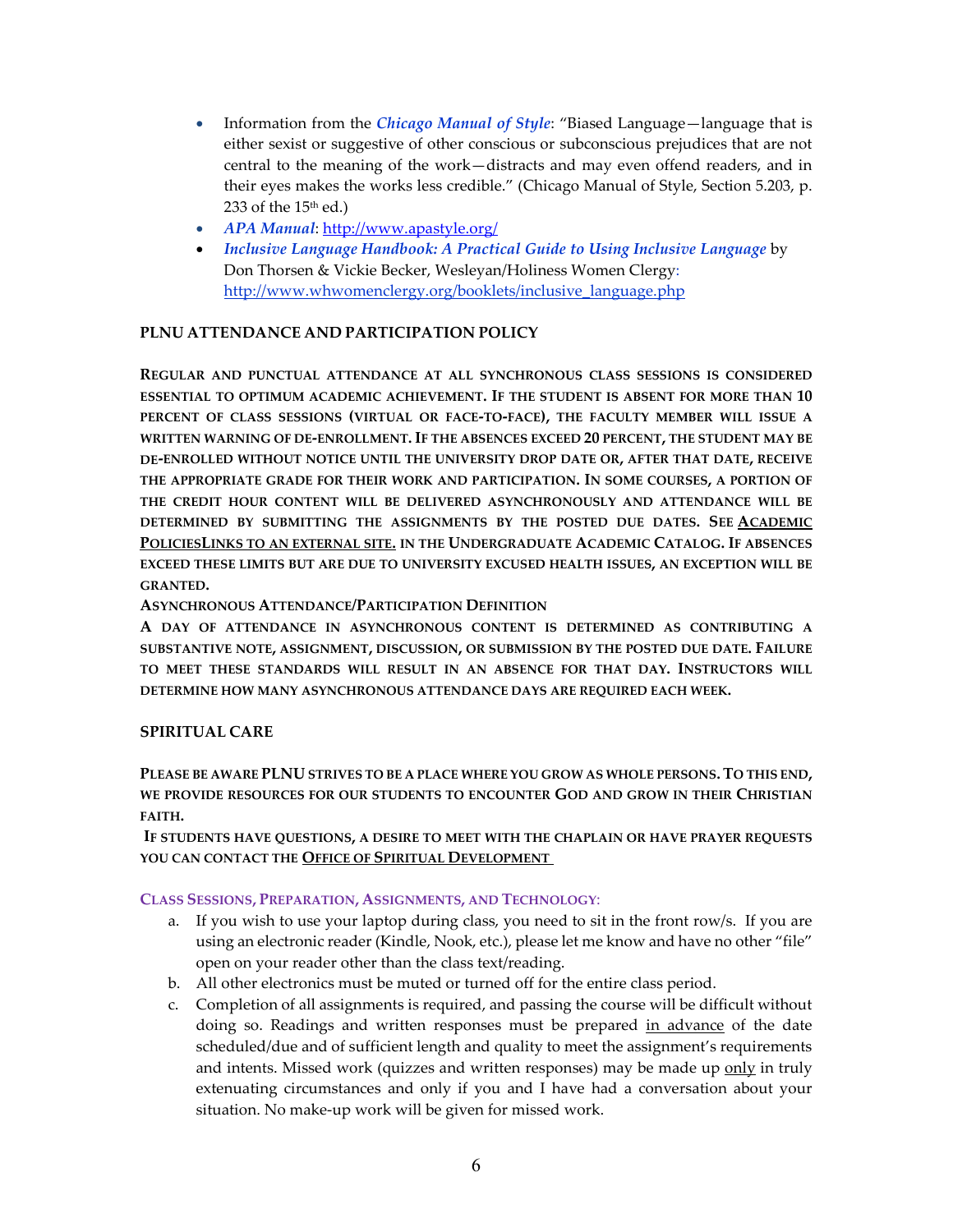- d. Late assignments will not be accepted either in person, by delivery, or in my mailbox (unless you and I have communicated prior to the deadline about extenuating circumstances).
- e. It is your responsibility to see to it that I receive your work.
- f. Always keep multiple disc copies and hardcopies of your work on hand so that you can provide duplicate copies if you need to.
- g. Handwritten assignments are never acceptable (unless so specified).
- h. You may be requested to attend office hours with the professor if a need arises.

**CLASSROOM DECORUM**: Please manage your electronic devices appropriately and with consideration for others—see a&b above. Please dress in appropriate academic attire out of consideration for others in our class. I do reserve the right to ask you to leave the classroom if I believe your attire to be offensive and/or an obstacle to a positive learning and teaching environment.

**EMAIL & ECLASS**: You are responsible for checking your *PLNU email account* and *Eclass* regularly for electronic messages from me (and sometimes from your classmates). You are fully accountable for all course material, announcements, communications that are distributed via email and *Eclass*; and I will send messages only to these sites. Please let me know if you encounter any technical problems with these sites.

**EXTENUATING SITUATIONS & GRADES**: No "Incomplete" grades will be assigned unless extenuating circumstances (e.g., death in the family, automobile accidents, hospitalization) prevail. If you find yourself in such a situation, please contact me immediately. Also please submit any necessary and valid documents to help clarify and document your situation (e.g., doctor's letter on letterhead, funeral service program, police report, etc.). I am happy to help you in these difficult situations as best I can.